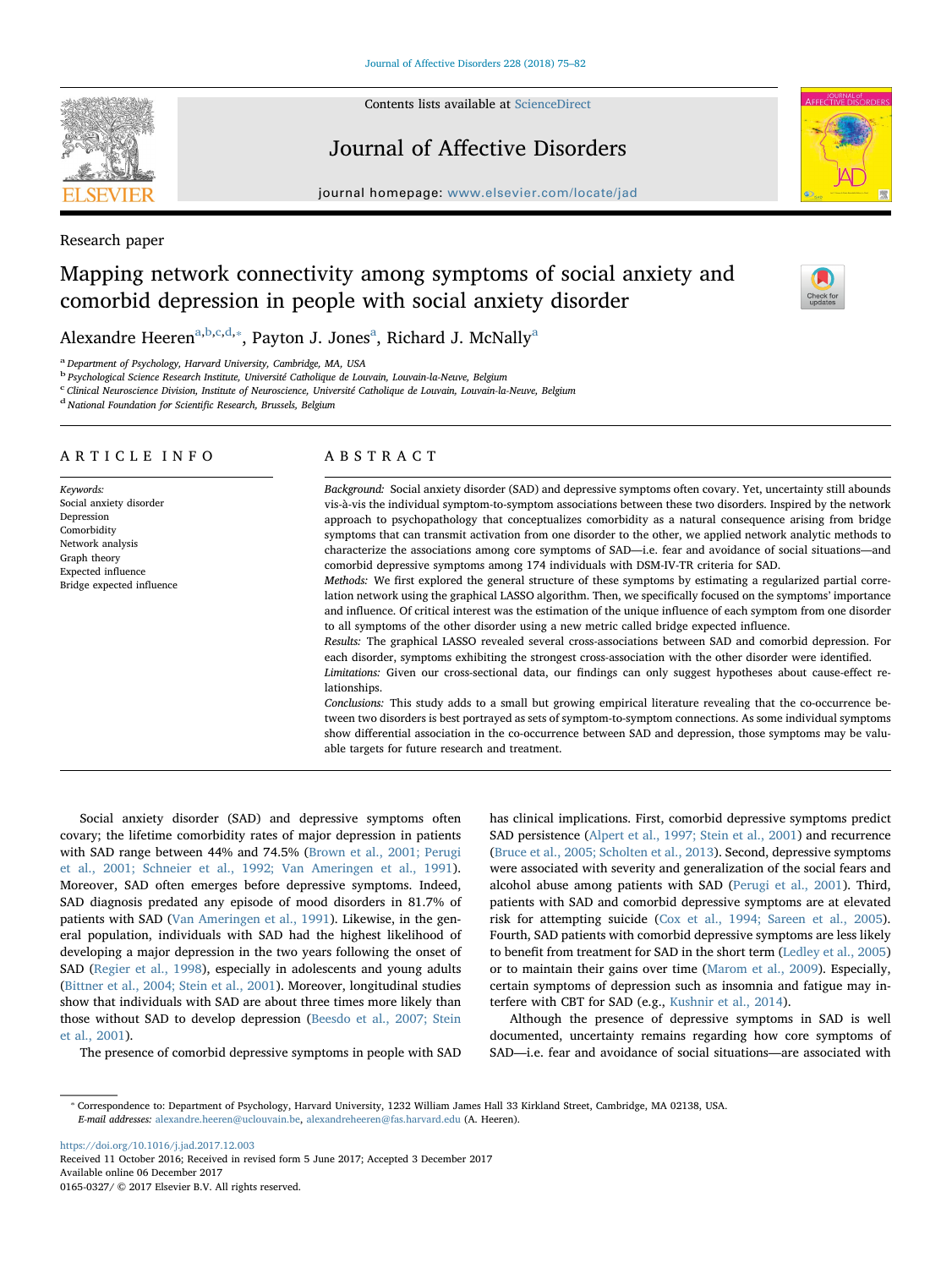depressive symptoms, and vice versa. Of clinical importance, distinct types of social fear may vary in terms of their debilitating nature. Theorists of SAD have argued that social fears involving interactions with strangers (e.g., [Carron et al., 1999;](#page-6-6) [Kagan, 2014](#page-7-6); [Kashdan and](#page-7-7) [Wenzel, 2005\)](#page-7-7) or authority figures (e.g., [Gilbert, 2000;](#page-6-7) [Swallow and](#page-7-8) [Kuiper, 1988\)](#page-7-8) may predict an especially inauspicious course, including risk for comorbid disorders. As a result, one cannot rule out the possibility that fear and avoidance vis-à-vis a given social situation may relate to different symptoms of depression. For instance, fear of talking to unfamiliar people may promote avoidance of going to a party, which, in turn, may influence depressive symptoms such as pessimism and selfdislike, worsening, in turn, the fear of talking to unfamiliar people.

In recent years, the theoretical [\(Borsboom, 2017; Borsboom and](#page-6-8) [Cramer, 2013\)](#page-6-8) and computational (e.g., [Epskamp et al., 2012\)](#page-6-9) advances in network analysis have opened up new vistas for understanding mental disorders as systems of interacting symptoms ([Borsboom, 2017](#page-6-8); [Fried et al., 2016](#page-6-10); [McNally, 2016](#page-7-9)). Psychopathology networks comprise nodes (symptoms) and the edges (associations) connecting them. The network approach conceptualizes an episode of disorder as emerging from the pairwise interactions among symptoms. According to this perspective, symptoms possess independent causal powers that influence other symptoms (e.g., fear motivates avoidance; insomnia causes fatigue); they are not merely passive indicators of an underlying disease. Hence, symptoms are constitutive, not reflective, of disorder ([Borsboom and Cramer, 2013](#page-6-11)).

Of critical importance, the network approach enables one to identify nodes that are central to the network based on the amount and direction of influence that flows from one node to other ones ([Borgatti, 2005;](#page-6-12) [Valente, 2012\)](#page-6-12). Therefore, activation issuing from a node having strong connections to many other nodes can spread to other nodes, thereby producing a cascade of activation in the entire network ([Borsboom and](#page-6-11) [Cramer, 2013; Valente, 2012](#page-6-11)). Such highly influential nodes are thus especially important for the development, persistence, and remission of mental disorders ([Borsboom and Cramer, 2013](#page-6-11)). By turning off such a node, one can affect other nodes both directly and indirectly (e.g., via paths through other nodes), thereby producing recovery from disorder ([Hofmann et al., 2016; McNally, 2016; Valente, 2012](#page-7-10)).

If one accepts that symptoms and associations between them are what constitute a mental disorder, then the associations between symptoms of different disorders constitute pathways that can bridge those disorders [\(Borsboom and Cramer, 2013; Cramer et al., 2010](#page-6-11)). Traditionally, comorbid mental disorders have been understood as different underlying entities. Conversely, the network approach holds that the two disorders co-occur because of the mutual interactions among their symptoms ([Cramer et al., 2010](#page-6-13)). Hence, comorbidity arises as a natural consequence of bridge symptoms—that is, a symptom that can transmit activation from one disorder to the other [\(Cramer et al.,](#page-6-13) [2010; Fried and Cramer, 2017\)](#page-6-13). Accordingly, bridge symptoms are key to disentangling co-occurrence between disorders ([Bekhuis et al., 2016;](#page-6-14) [Borsboom and Cramer, 2013; Fried and Cramer, 2017](#page-6-14)). Yet, uncertainty still abounds vis-à-vis the individual symptom-to-symptom association between SAD and depressive symptoms.

The purpose of our study was to apply network analytic methods to characterize the associations among core symptoms of SAD—i.e. fear and avoidance of social situations—and comorbid depressive symptoms in a convenience sample of individuals with a primary SAD. To accomplish this aim, we first explored the general structure of the network. Then, we specifically focused on the nodes' importance and influence. Of critical interest was the examination and identification of bridge symptoms—i.e. SAD symptoms that have strong associations with depressive symptoms, and vice versa.

#### 1. Method

#### 1.1. Participants

The sample consisted of 174 individuals (72% female) with a primary DSM-IV-TR diagnosis of SAD. In addition, 47 had a comorbid diagnosis of major depressive disorder, 26 had a diagnosis of depression (not otherwise specified), and 5 had a diagnosis of dysthymia. The participants constitute a convenience sample of individuals who were recruited for five other studies who had, as a result of participating in those studies, completed questionnaires measuring symptoms of social anxiety and depression used in the present network study (for full protocols, see [Heeren et al., 2015a, 2015b, 2016, 2017a, 2017b\)](#page-6-15). Each study included a nonprobability sampling approach and the different databases have been carefully checked to avoid potential multiple entries of the same participants.

To be eligible, individuals had to meet (a) DSM-IV-TR criteria for SAD, (b) have no current substance abuse or dependence, (c) no current neurological problems or use of psychotropic medications, and (d) no current psychological or psychiatric treatment. Participants were first screened via the self-report version of the Liebowitz Social Anxiety Scale (LSAS; [Liebowitz, 1987\)](#page-7-11). Eligible participants had to score above 56 on the LSAS (i.e., the cut-off score for probable diagnosis of SAD in the French version of the scale; [Bouvard and Cottraux, 2010](#page-6-16)). Participants were then assessed by a clinical psychologist who used the screening version of the Mini-International Neuropsychiatric Interview (M.I.N.I; [Sheehan et al., 1998\)](#page-7-12). Each participant was tested individually in a quiet room. Each study was approved by the Ethical Committee of the Université Catholique de Louvain (UCL, Belgium) and conducted according to the Declaration of Helsinki. Participants' characteristics appear in [Table 1.](#page-1-0)

#### 1.2. Materials and measures

#### 1.2.1. Measures of social anxiety symptoms

The LSAS is a 24-item scale that measures fear and avoidance of a range of social and performance situations (see [Table 2](#page-2-0)). Participants rate each of the 24 social situations on a 4-point Likert-type scale, once for the intensity of fear (0, None; 1, Mild; 2 Moderate; 3 Severe) and once for frequency of avoidance of the situation (0, Never; 1, Occasionally; 2 Often; 3 Usually). We used the validated French versions of this scale ([Heeren et al., 2012\)](#page-6-17). The internal reliability of LSAS was high in the current sample, with a Cronbach's alpha of .81 for the global scale score (.82 for the fear scale score and .80 for the avoidance scale score).

#### 1.2.2. Measure of depressive symptoms

The Beck Depression Inventory (BDI-II; [Beck et al., 1996](#page-6-18)) is a 21 item instrument designed to measure both the presence and severity of depressive symptoms. Each item consists of a group of four statements measuring the symptoms of depression (e.g., loss of interest) that range in intensity, each item being scored on a scale value of 0–3. We used the validated French versions of this scale (BDI-II; [Beck et al., 1998](#page-6-19)). The

## <span id="page-1-0"></span>Table 1

Demographic and clinical measures for individuals with social anxiety disorder.

|                              | Mean (SD)     | Min-Max  |
|------------------------------|---------------|----------|
| Demographic measures         |               |          |
| Age                          | 28.40 (11.26) | 18-67    |
| Educational level (in years) | 10.78 (2.33)  | $0 - 15$ |
| Clinical measures            |               |          |
| BDI-II                       | 12.86 (8.15)  | $1 - 37$ |
| LSAS                         | 71.67 (13.69) | 57-112   |
|                              |               |          |

Note. Education level was assessed according to the numbers of years of education completed after finishing primary school. BDI-II = Beck Depression Inventory; LSAS = Liebowitz Social Anxiety Scale.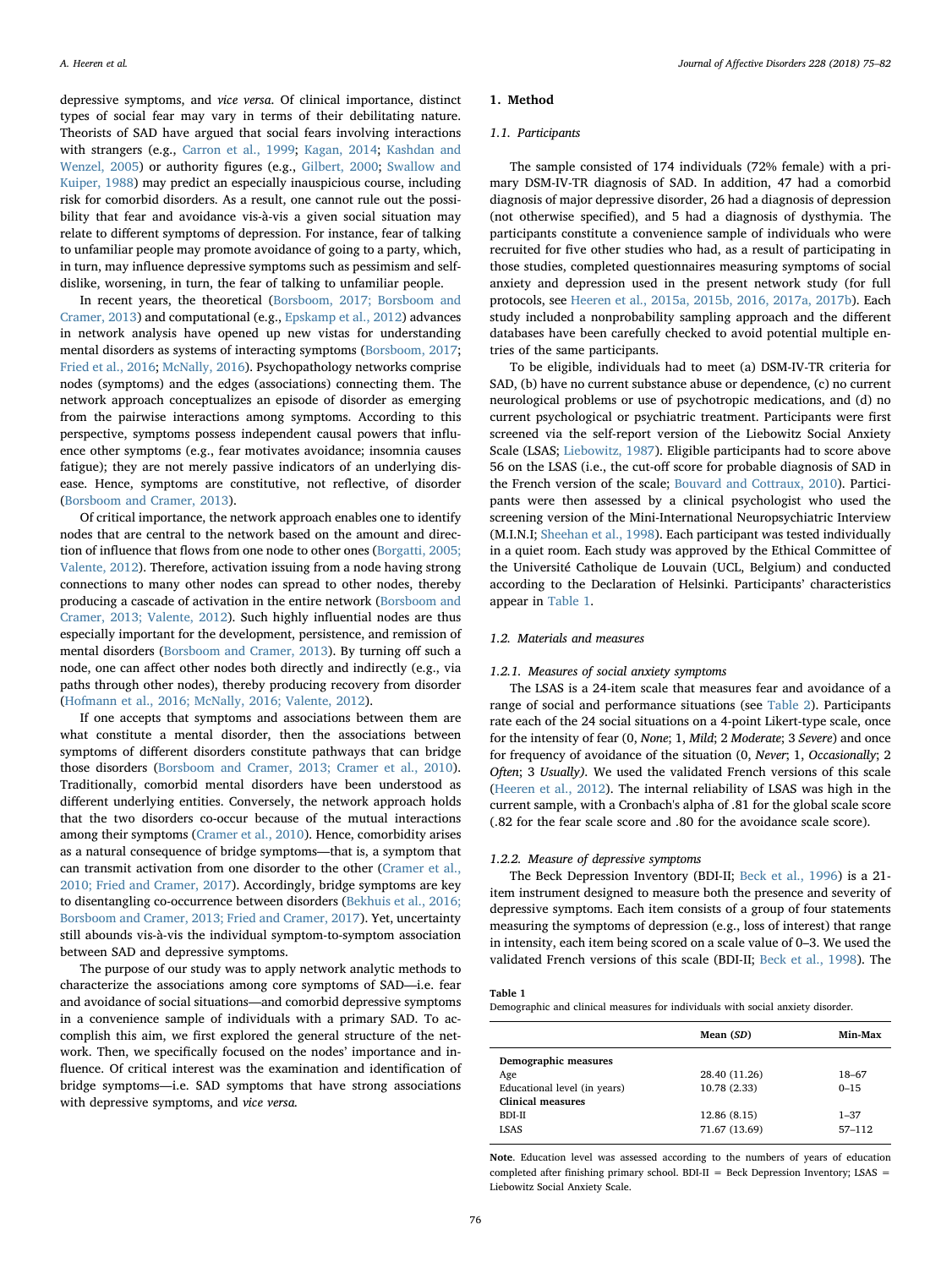#### <span id="page-2-0"></span>Table 2

Social situations indexed in the Liebowitz Social Anxiety Scale and depressive symptoms as denoted in the Beck Depression Inventory-II.

| Construct                | Items                                                                                                                                                                                                                                                                                                                                                                                                                                                                                                                                                                                                                                                                                                                                                                                                                                                                                                                                                    |
|--------------------------|----------------------------------------------------------------------------------------------------------------------------------------------------------------------------------------------------------------------------------------------------------------------------------------------------------------------------------------------------------------------------------------------------------------------------------------------------------------------------------------------------------------------------------------------------------------------------------------------------------------------------------------------------------------------------------------------------------------------------------------------------------------------------------------------------------------------------------------------------------------------------------------------------------------------------------------------------------|
| <b>Social situations</b> | 1. Telephoning in public; 2. Participating in small groups; 3. Eating in public places; 4. Drinking with others in public places; 5. Talking to people in<br>authority; 6. Acting, performing or giving a talk in front of an audience; 7. Going to a party; 8. Working while being observed; 9. Writing while being<br>observed; 10. Calling someone you don't know very well; 11. Talking with people you don't know very well; 12. Meeting strangers; 13. Urinating in a<br>public bathroom; 14. Entering a room when others are already seated; 15. Being the center of attention; 16. Speaking up at a meeting; 17. Taking a test;<br>18. Expressing a disagreement or disapproval to people you don't know very well; 19. Looking at people you don't know very well in the eyes; 20. Giving<br>a report to a group; 21. Trying to pick up someone; 22. Returning goods to a store; 23. Giving a party; 24. Resisting a high-pressure salesperson. |
| Depressive symptoms      | 1. Sadness; 2. Pessimism; 3. Past failure; 4. Loss of pleasure; 5. Guilty feelings; 6. Punishment feelings; 7. Self-dislike; 8. Self-criticalness; 9. Suicidal<br>thoughts or wishes; 10. Crying; 11. Agitation; 12. Loss of interest; 13. Indecisiveness; 14. Worthlessness; 15. Loss of energy; 16. Changes in sleeping<br>pattern; 17. Irritability; 18. Changes in appetite; 19. Concentration difficulty; 20. Tiredness or Fatigue; 21. Loss of interest in sex.                                                                                                                                                                                                                                                                                                                                                                                                                                                                                    |

internal reliability of BDI was high in the current sample, with a Cronbach's alpha of .86 for the global scale score.

## 1.3. General procedure

For the analyses reported here, we used the data from the initial assessment of the aforementioned studies. For each study, participants first completed demographic and LSAS questionnaires prior to completing the BDI.

#### 2. Data analytic plan

# 2.1. Network estimation

We used a Graphical Gaussian Model (GGM) to estimate networks whose edges represent conditional independence relationships between nodes when controlling for the effects of all other nodes ([Epskamp](#page-6-20) [et al., 2017a](#page-6-20)). We regularized our model by running the graphical LASSO (Least Absolute Shrinkage and Selection Operator; [Friedman](#page-6-21) [et al., 2008](#page-6-21)). The aims of this procedure are two-fold. First, it computes (regularized) partial correlations between pairs of symptoms, thereby eliminating spurious associations (edges) attributable to the influence of other symptoms in the network. Second, it shrinks trivially small associations to zero, removing them from the graph as potentially "false positive" edges, and thereby returning a sparse graph comprising only the strongest edges. We used the R package qgraph [\(Epskamp et al.,](#page-6-9) [2012\)](#page-6-9) that automatically implements the graphical LASSO regularization in combination with extended Bayesian Information Criterion (EBIC) model selection [\(Foygel and Drton, 2010](#page-6-22)). First, 100 different network models with different degree of sparsity are estimated. Second, the model with the lowest EBIC is selected, given a certain value on the hyperparameter gamma (γ), which controls the trade-off between including false-positive edges (i.e., high specificity) and removing true edges (i.e., high sensitivity). The hyperparameter  $\gamma$  is usually set between zero and .5 [\(Epskamp et al., 2017a\)](#page-6-20). The closer one chooses a value of  $\gamma$  near .5, the more the EBIC will favor a simpler model containing fewer edges, whereas the closer one chooses a value of  $\gamma$  near zero, the more the EBIC will favor a model with more edges. Following previous studies (e.g., [Beard et al., 2016;](#page-6-23) [Bernstein et al., 2017\)](#page-6-24), we opted to set  $\gamma$  to .5 to be confident that our edges are genuine. Finally, because the LSAS and BDI-II items are ordinal, we followed recent studies (e.g., [McNally et al., 2017a\)](#page-7-13) and calculated the polychoric correlations among variables before conducting the regularization.

# 2.2. Node centrality

Commonly used centrality indices do not distinguish between positive and negative edges. For instance, a node's strength centrality is computed by adding the absolute values of the edges incident on the node, irrespective of the sign of an edge. Hence, edge weights of −.20 and .20 sum to .40, not zero. This seldom presents a problem for most psychopathology networks as symptoms usually positively correlate

with one another. However, associations between symptoms of distinct disorders could be either positive or negative, generating negative and positive edges [\(Robinaugh et al., 2016\)](#page-7-14). Thus, the commonly used centrality indices may insufficiently gauge the genuine nature of a node's influence within instances where negative edges do occur (e.g., depression and complicated grief; [Robinaugh et al., 2016](#page-7-14)). Moreover, standard measures of node centrality will provide a progressively inaccurate gauge of a node's influence to the extent that the network has edges depicting negative correlations [\(Everett and Borgatti, 2014](#page-6-25)). To overcome this limitation, Robinaugh and colleagues (2016) have devised the one-step (EI1) and two-step (EI2) expected influence metrics, two novel measures of node importance that can accommodate signed edges.

EI1 aims to assess a node's influence with its immediate neighbors (i.e. the nodes with which it shares an edge). EI1 of a node equals to the summed weight, including positive and negative values, of its edges shared with the remaining nodes in the network. However, EI1 does not incorporate information about the expected influence of a node's neighbors. This is unfortunate as such information is highly relevant to assess the ultimate influence of a node within the entire network. For instance, if a node X is connected only to a node Y, and node Y has low EI1, then change in node X will have little influence on the remainder of the network. In contrast, if node Y has many strong edges, the change in node X may have a large effect on the network by virtue of its influence on the highly influential node Y ([Robinaugh et al., 2016](#page-7-14)).

To take into account the secondary influence of a node via the influences of its immediate neighbors (i.e. the nodes with which it shares an edge), Robinaugh and his colleagues (2016) also devised the EI2 index. EI2 of a node equals its EI1 plus the sum of the EI1 values of the remaining nodes in the network multiplied by the weighted edge between the neighboring nodes. The added expected influence of the neighboring nodes is weighted because the secondary influence of a given node through its neighbor will vary as a function of the strength of the edge between the two nodes (for a precise mathematical formulation, see [Robinaugh et al., 2016](#page-7-14)). In contrast to measures of EI1, EI2 aim to assess the nature and the strength of a node's cumulative influence within the network, and thus the role it may be expected to play in the activation, persistence, and remission of the network ([Robinaugh et al., 2016](#page-7-14)).

Each index was calculated with the R package networktools ([Jones,](#page-7-15) [2017\)](#page-7-15). For each index, higher values reflect greater influence in the network. We created plots that depict these values. For ease of comparison and interpretation, we reported z-scores rather than raw values.

Recent commentators have argued that differential variability ("restricted range") in symptom severity ratings can distort conclusions about node importance (e.g., [Terluin et al., 2016](#page-7-16)). Following recent publications [\(McNally et al., 2017a\)](#page-7-13), we thus tested whether differential variability in nodes impact on nodes' importance by computing the correlation between the nodes expected influence and variance in symptom severity rating.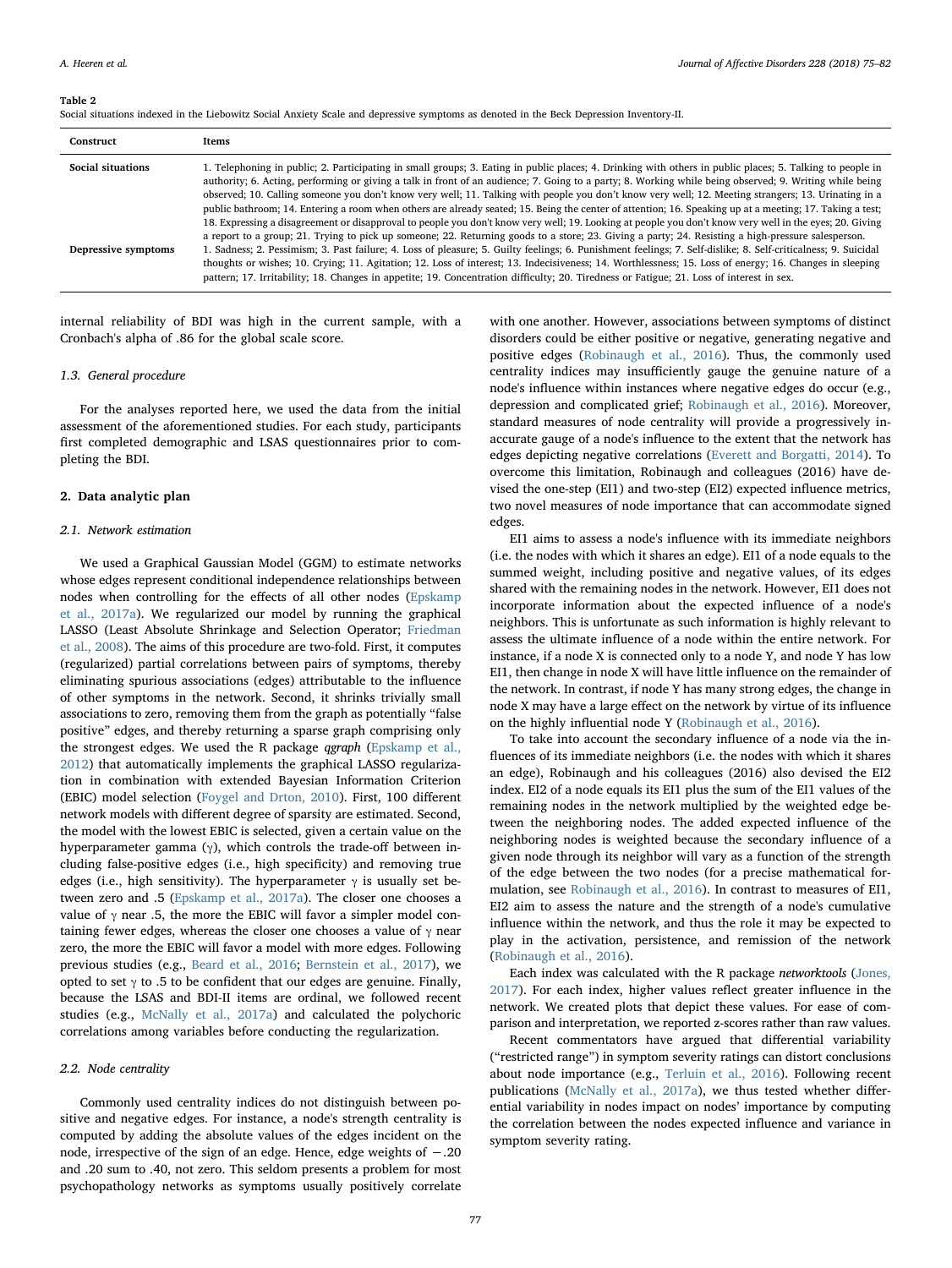### 2.3. Node bridge influence

To clarify the associations among core symptoms of SAD and comorbid depressive symptoms, we analyzed the unique association of each core symptom of SAD with depressive symptoms, and vice versa, by calculating what we called the "bridge expected influence". Bridge expected influence can be separated into "bridge EI1" and "bridge EI2": bridge EI1 measures the sum of edge weights from a given node to all nodes of the opposite disorder; bridge EI2 additionally takes into account the secondary influence of a node via the influences of its immediate neighbors. For both bridge EI1 and bridge EI2, higher values reflect greater influence on nodes of the other disorder. Values were calculated using the bridge function of the R package networktools ([Jones, 2017\)](#page-7-15). We created plots that depict these values. For ease of comparison and interpretation, we reported z-scores rather than raw values.

#### 3. Results

In the figures depicting the networks and the centrality plots, we used the following abbreviations to designate the fear and avoidance of social situations as well as depressive symptoms. Each social situation from the LSAS is designated by a number ranging from 1 to 24 accompanied either by the letter "f" or "a", representing fear and avoidance, respectively. Depressive symptoms are identified by the letter "d" and a number ranging from 1 to 21, referring to the 21 symptoms of the BDI-II. Social situations and depressive symptoms are listed in [Table 2](#page-2-0).

### 3.1. Graphical LASSO network

[Fig. 1](#page-3-0) depicts the graphical LASSO network, which denotes regularized partial correlations. Node placement was determined by [Fruchterman and Reingold's \(1991\)](#page-6-26) algorithm whereby nodes nearer to the center of the graph tend to have the strongest connections with other nodes. A thicker edge denotes a larger association. Blue edges represent positive regularized partial correlations, whereas red ones represent negative regularized partial correlations. Several features were immediately apparent. First, with respect to nodes denoting SAD symptoms, strong edges were present between nodes denoting fear and avoidance of similar social situations and a few of them emerge as strongly connected to the entire network (e.g., fear and avoidance of expressing a disagreement to unfamiliar people, fear and avoidance of looking at unfamiliar people eye-to-eyes, fear and avoidance of talking to people in authority, and fear and avoidance of participating in small groups). Second, with respect to nodes denoting depressive symptoms, loss of pleasure (d4), self-criticism (d8), self-dislike (d7), loss of interest (d12), worthlessness (d14), and loss of energy (d15) emerge as nodes strongly connected to entire network.

Notably, there were also several features of cross-associations between SAD and comorbid depressive symptoms. On the one hand, several nodes denoting SAD symptoms were strongly connected to depressive symptoms. For instance, avoidance of participating in small groups (a2) was connected to loss of interest (d12), worthlessness (d14), loss of pleasure (d4), and suicidal ideation (d9). On the other hand, a few nodes denoting depressive symptoms were highly connected to SAD symptoms. For example, suicidal ideation (d9) and loss

<span id="page-3-0"></span>

Fig. 1. Network constructed depicting the regularized partial correlations among symptoms of SAD and comorbid depression in people with SAD. Note. The thickness of an edge reflects the magnitude of the association (the thickest edge representing a value of .52). Blue lines represent positive correlations, whereas red lines represent negative correlations. Items are detailed in [Table 2](#page-2-0). (For interpretation of the references to color in this figure legend, the reader is referred to the web version of this article).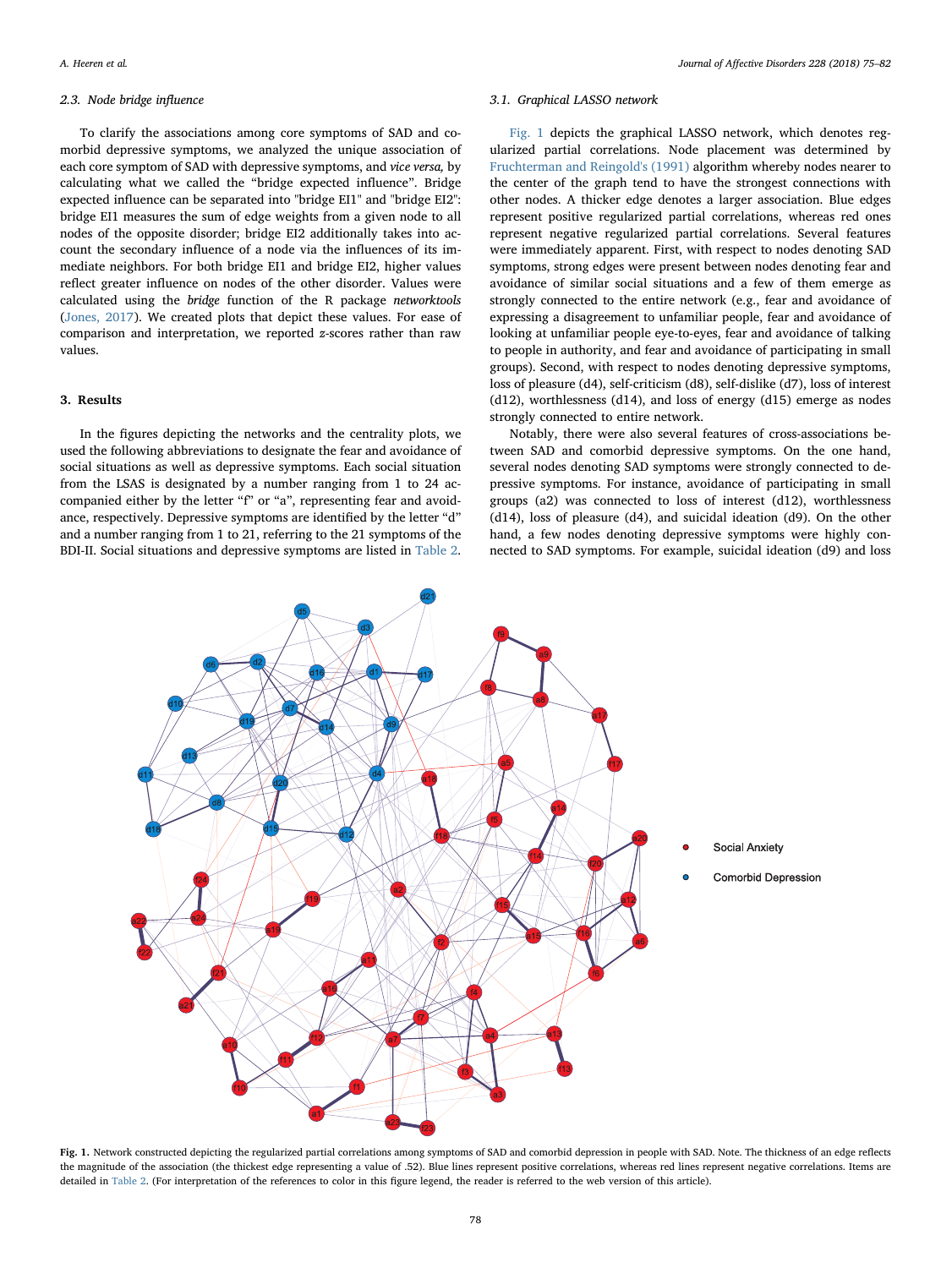<span id="page-4-0"></span>

Fig. 2. Plot denoting the one-step and two-step expected influence metrics for the graphical LASSO network. Note. Items are detailed in [Table 2](#page-2-0).

of interest (d12) both appeared highly connected to SAD nodes. It is worth noting that there were also a couple negative edges between SAD and depressive symptoms [e.g., avoidance of expressing a disagreement or disapproval to unfamiliar people (a18) and past failure (d3)].

To estimate the accuracy of the edge weights, we used a nonparametric bootstrap approach to calculate 95% confidence intervals (CIs) for the edges by sampling the data with 1000 replacements, calculating edges to create a distribution of the edges weights (i.e., regularized partial correlation coefficients between symptom pairs) values by using the R package bootnet ([Epskamp et al., 2017a](#page-6-20)). This displays the sampling variation. The bootstrapped CIs for the edges indicate that the edges are fairly stable and a number of edges exhibit values significantly different from zero (Fig. S1).

### 3.2. Expected influence

Analyses of expected influence confirmed the aforementioned observations ([Fig. 2](#page-4-0)). First, nodes denoting avoidance of going to a party (a7), fear and avoidance of meeting strangers (f12 and a12), fear of speaking up at a meeting (f16), and fear of being the center of attention (f15) were among the SAD symptoms exhibiting the highest levels of both EI1 and EI2. Second, self-dislike (d7), tiredness (d20), worthlessness (d14), self-criticism (d8), pessimism (d2), and loss of pleasure (d4) were among the depressive symptoms exhibiting the highest levels of EI1 and EI2.

Because the two-tailed Pearson correlation between the node variance and EI1 was nonsignificant,  $r(67) = −.13$ ,  $p = .28$ , differential variability across symptoms does not pose a problem for interpreting a

node's EI1 (see [Terluin et al., 2016](#page-7-16)). The two-tailed Pearson correlation between the node variance and EI2 was likewise nonsignificant,  $r(67)$ =  $-.18$ ,  $p = .15$ . Finally, EI1 and EI2 were highly correlated,  $r(67)$  = .98,  $p < .001$ , consistent with previous studies (e.g., [Robinaugh et al.,](#page-7-14) [2016\)](#page-7-14).

## 3.3. Bridge expected influence

[Fig. 3](#page-5-0) depicts the "bridge EI1" and "bridge EI2" values. Nodes denoting avoidance of participating in small groups (a2), avoidance of going to a party (a7), and fear of working while being observed (f8) were the SAD symptoms exhibiting the highest levels of both bridge EI1 and EI2 on all depressive symptoms. Suicidal ideation (d9) and loss of interest (d12) were the depressive symptoms exhibiting the highest levels of bridge EI1 on SAD symptoms. Bridge EI2 also disclosed loss of pleasure (d4) as a depressive symptom exerting a strong bridging influence on SAD symptoms. Consistent with expected influence metrics, "bridge EI1" and "bridge EI2" were highly correlated,  $r(67) = .97$ ,  $p < .001$ .

# 4. Discussion

Many people with SAD also suffer from depression. To our knowledge, this is the first study to examine the empirical network structure of fear and avoidance of distinct situations among individuals with SAD and their relation with comorbid depression symptoms. Perhaps the most striking result was the observation, in line with previous network studies (e.g., [Bekhuis et al., 2016;](#page-6-14) [McNally et al., 2017b;](#page-7-17) [Robinaugh](#page-7-18)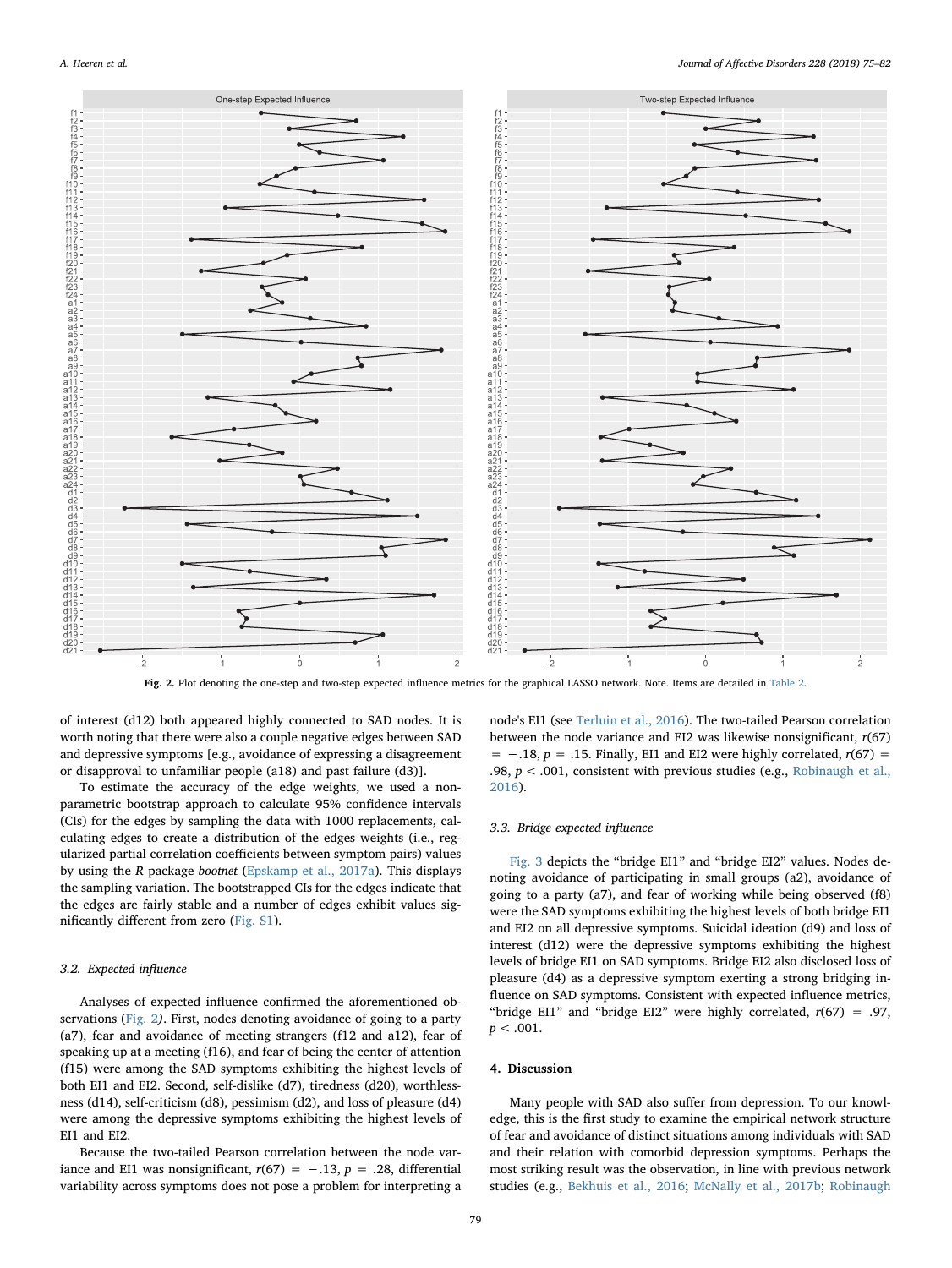<span id="page-5-0"></span>

Fig. 3. Plot denoting the bridge one-step and the bridge two-step expected influence metrics for the graphical LASSO network. Note. Items are detailed in [Table 2.](#page-2-0)

[et al., 2014](#page-7-18)), that not all nodes were equally important in determining the co-occurrence between fear and avoidance of distinct situations with comorbid depression among individuals with SAD.

First, when considering the relationships between fear and avoidance of distinct situations among individuals with SAD, fear and avoidance of meeting strangers, avoidance of going to party, and fear of speaking up at a meeeting and of being the center of attention collectively appear as the most influential SAD nodes. Such observation does not come as a surprise; instead, they are in keeping with theories suggesting that social situations involving novel or unfamiliar individuals (e.g., [Carron et al., 1999](#page-6-6); [Kagan, 2014](#page-7-6); [Kashdan and Wenzel, 2005\)](#page-7-7) or to be at the center of attention (e.g., [Cornwell et al., 2011](#page-6-27)) carry more weight than other types of social situations in the maintenance of SAD.

Second, although nodes denoting fear and avoidance of distinct situations do not cluster with those denoting comorbid depression symptoms, there were several bridge symptoms connecting the former to the latter and vice versa. Notably, we found that suicidal ideation, loss of interest, and loss of pleasure were the depression nodes exhibiting the strongest association with SAD symptoms. Conversely, avoidance of participating in small groups, avoidance of going to a party, and fear of working while being observed emerged as the SAD nodes exhibiting the strongest association with depressive symptoms. These results are thus suggestive of bridges through which activation issuing from one disorder potentially propagate to symptoms of the other disorder, activating the full picture of the co-occurrence between SAD and comorbid depressive symptoms among individuals with SAD.

Our study adds to a small but growing empirical literature revealing that the co-occurrence between two disorders is best portrayed as sets of symptom-to-symptom connections (e.g., [Bekhuis et al., 2016](#page-6-14); [McNally et al., 2015](#page-7-19); [Robinaugh et al., 2014](#page-7-18)). Our findings stress the relevance of approaching comorbidity by concentrating on individual symptoms and their connections ([Cramer et al., 2010; Bekhuis et al.,](#page-6-13) [2016; Fried, 2015\)](#page-6-13).

Our findings have several therapeutic implications. Prior studies indicated that overall network connectivity can predict the prognosis of mental disorders [\(Boschloo et al., 2016; van Borkulo et al., 2015](#page-6-28)). Hence, turning off a highly connected node may foster a beneficial cascade of downstream benefits, deactivating other nodes, and reducing the overall network connectivity ([McNally, 2016\)](#page-7-9). Consequently, prevention and intervention strategies directly targeting bridge nodes are particularly important as they are likely to affect the co-occurrence between SAD and depression. Notably, as avoidance of participating in small groups was the SAD symptom exerting the strongest bridging influence on depressive symptoms, therapists may wish to target such avoidance prior to exposure therapy ([Kim, 2005; Morgan and Ra](#page-7-20)ffle, [1999\)](#page-7-20). Indeed, avoidance prevents recovery from SAD by thwarting opportunities for inhibitory learning by blocking access to information that is incompatible with threat-related beliefs ([Aderka et al., 2013;](#page-6-29) [Hofmann, 2007; Moscovitch, 2009](#page-6-29)). Likewise, as suicidal ideation and loss of interest appear as the two depressive symptoms exerting the strongest influence on SAD symptoms, our findings points to those symptoms as key targets for prevention and treatment. This point is particularly relevant as the presence of comorbid depressive symptoms has been associated with severity and generalization of the social fears and avoidance behaviors among patients with SAD (e.g., [Perugi](#page-7-2) et al., [2001\)](#page-7-2). Moreover, because patients with SAD and comorbid depressive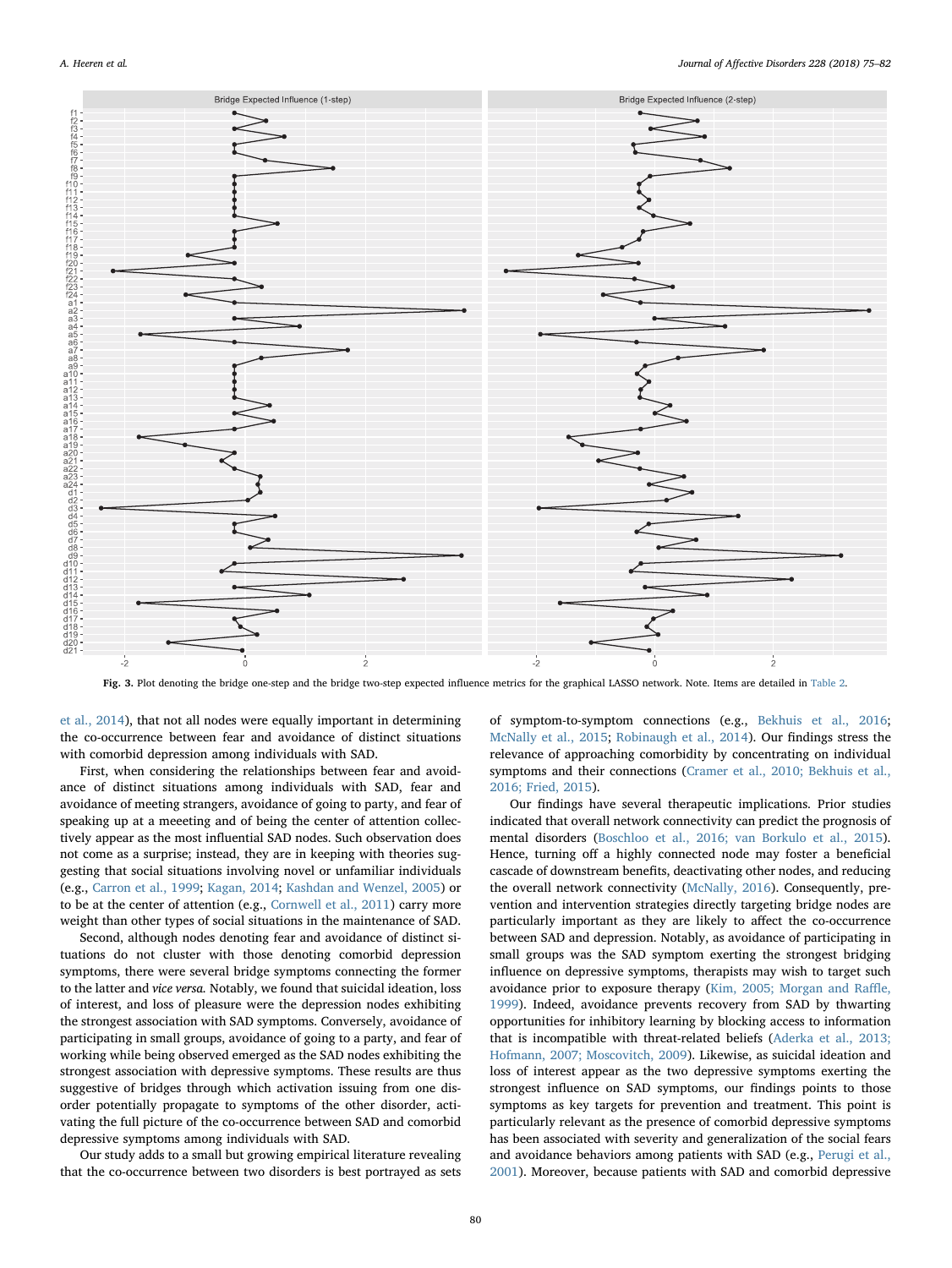symptoms are particularly at elevated risk for attempting suicide [\(Cox](#page-6-5) [et al., 1994; Sareen et al., 2005](#page-6-5)), suicidal ideation deserves a very careful audit during clinical assessment among patients with SAD.

The present study has several limitations. First, the edges were calculated with cross-sectional data, precluding strong inference vis-àvis the cause-effect relationships among the variables ([Maurage et al.,](#page-7-21) [2013\)](#page-7-21). Furthermore, cross-sectional edges represent both within- and between-subjects effects that cannot be disentangled. Although traditional longitudinal studies may allow tracking several variables over time, recently developed computational methods allow exploring the within- and between-person temporal dynamics of networks on intensive intraindividual time-series data [\(Epskamp et al., 2017b\)](#page-6-30), enabling us to move closer to elucidating the causal dynamics regarding how social fears and avoidance trigger depressive symptoms over time and vice versa. Second, although a sample size of 174 participants is usually not regarded as a small sample for a clinical study, network models estimate a very large number of parameters, and cross-sample validations in larger samples are thus required to draw firm conclusions. Yet, on the other hand, results from the non-parametric bootstrap approach guarantee the generalizability of the present findings in similar samples. Third, although the present study focuses on the cooccurrence between symptoms of depression and SAD, each participant had a primary diagnosis of SAD. The critical next step is thus to explore the co-occurrence between these two disorders among a sample with a primary diagnosis of major depression. Fourth, the participants were relatively well-educated and predominantly female. Finally, theories of SAD posit that several cognitive mechanisms (e.g., attentional bias for threat, postevent processing) figure in the etiology and maintenance of the SAD, and perhaps its comorbidity (for a review, see [Wong and](#page-7-22) [Rapee, 2016](#page-7-22)). These variables are suitable for inclusion in network analyses (e.g., [Heeren and McNally, 2016a;](#page-7-23) [Heeren and McNally,](#page-7-24) [2016b;](#page-7-24) [Jones et al., 2017\)](#page-7-25). These limitations notwithstanding, this study is the first to examine the cross-associations between core symptoms of SAD and comorbid depressive symptoms among individuals with SAD, thus providing an important basis for hypothesizing how the two disorders covary.

### Acknowledgments

The authors are thankful to the McNally Lab's members for their thoughtful comments and suggestions on a previous version of this manuscript.

#### Funding

This work was supported by a postdoctoral fellowship from the Helaers Foundation for Clinical Neuroscience; the Belgian Foundation for Vocation ("Vocatio"); and the WBI World Excellence Grant—BioWin: The Competitive Cluster in Health and Life Sciences of Wallonia [grant number: sub/2015/228106243177], all awarded to Dr. Alexandre Heeren. These foundations did not exert any editorial influence over this article.

# Appendix A. Supplementary material

Supplementary data associated with this article can be found in the online version at [http://dx.doi.org/10.1016/j.jad.2017.12.003.](http://dx.doi.org/10.1016/j.jad.2017.12.003)

#### References

- <span id="page-6-23"></span>[Beard, C., Millner, A.J., Forgeard, M.J., Fried, E.I., Hsu, K.J., Treadway, M.T., Leonard,](http://refhub.elsevier.com/S0165-0327(16)31875-4/sbref3) [C.V., Kertz, S.J., Björgvinsson, T., 2016. Network analysis of depression and anxiety](http://refhub.elsevier.com/S0165-0327(16)31875-4/sbref3) [symptom relationships in a psychiatric sample. Psychol. Med. 14, 1](http://refhub.elsevier.com/S0165-0327(16)31875-4/sbref3)–11.
- <span id="page-6-18"></span>[Beck, A.T., Steer, R.A., Brown, G.K., 1996. Beck Depression Inventory Manual, 2nd ed.](http://refhub.elsevier.com/S0165-0327(16)31875-4/sbref4) [Psychological Corporation, San Antonio, TX, USA.](http://refhub.elsevier.com/S0165-0327(16)31875-4/sbref4)
- <span id="page-6-19"></span>Beck, A.T., Steer, R.A., Brown, G.K., 1998. Beck depression inventory manual (2nd ed.) – French Adaptation, Editions du Centre de Psychologie Appliquée, Paris, France.
- <span id="page-6-14"></span>[Bekhuis, E., Schoevers, R.A., van Borkulo, C.D., Rosmalen, J.G., Boschloo, L., 2016. The](http://refhub.elsevier.com/S0165-0327(16)31875-4/sbref5) [network structure of major depressive disorder, generalized anxiety disorder and](http://refhub.elsevier.com/S0165-0327(16)31875-4/sbref5) [somatic symptomatology. Psychol. Med. 46, 2989](http://refhub.elsevier.com/S0165-0327(16)31875-4/sbref5)–2998.
- <span id="page-6-2"></span>[Beesdo, K., Bittner, A., Pine, D.S., Stein, M.B., Hö](http://refhub.elsevier.com/S0165-0327(16)31875-4/sbref6)fler, M., Lieb, R., Wittchen, H.U., 2007. [Incidence of social anxiety disorder and the consistent risk for secondary depression](http://refhub.elsevier.com/S0165-0327(16)31875-4/sbref6) in the fi[rst three decades of life. Arch. Gen. Psychiatry 64, 903](http://refhub.elsevier.com/S0165-0327(16)31875-4/sbref6)–912.
- <span id="page-6-24"></span>[Bernstein, E.E., Heeren, A., McNally, R.J., 2017. Unpacking rumination and executive](http://refhub.elsevier.com/S0165-0327(16)31875-4/sbref7) [control: a network perspective. Clin. Psychol. Sci. 5, 816](http://refhub.elsevier.com/S0165-0327(16)31875-4/sbref7)–826.
- <span id="page-6-1"></span>[Bittner, A., Goodwin, R.D., Wittchen, H.U., Beesdo, K., Hö](http://refhub.elsevier.com/S0165-0327(16)31875-4/sbref8)fler, M., Lieb, R., 2004. What [characteristics of primary anxiety disorders predict subsequent major depressive](http://refhub.elsevier.com/S0165-0327(16)31875-4/sbref8) [disorder? J. Clin. Psychiatry 65, 618](http://refhub.elsevier.com/S0165-0327(16)31875-4/sbref8)–626.
- <span id="page-6-12"></span>[Borgatti, S.P., 2005. Centrality and network](http://refhub.elsevier.com/S0165-0327(16)31875-4/sbref9) flow. Soc. Netw. 27, 55–71.
- <span id="page-6-11"></span><span id="page-6-8"></span>[Borsboom, D., 2017. A network theory of mental disorders. World Psychiatry 16, 5](http://refhub.elsevier.com/S0165-0327(16)31875-4/sbref10)–13. [Borsboom, D., Cramer, A.O.J., 2013. Network analysis: an integrative approach to the](http://refhub.elsevier.com/S0165-0327(16)31875-4/sbref11)
- [structure of psychopathology. Annu. Rev. Clin. Psychol. 9, 91](http://refhub.elsevier.com/S0165-0327(16)31875-4/sbref11)–121.
- <span id="page-6-28"></span>[Boschloo, L., Schoevers, R.A., van Borkulo, C.D., Borsboom, D., Oldehinkel, A.J., 2016.](http://refhub.elsevier.com/S0165-0327(16)31875-4/sbref12) [The network structure of psychopathology in a community sample of preadolescents.](http://refhub.elsevier.com/S0165-0327(16)31875-4/sbref12) [J. Abnorm. Psychol. 125, 599](http://refhub.elsevier.com/S0165-0327(16)31875-4/sbref12)–606.
- <span id="page-6-16"></span>[Bouvard, M., Cottraux, J., 2010. Protocoles et échelles d](http://refhub.elsevier.com/S0165-0327(16)31875-4/sbref13)'évaluation en psychiatrie et [psychologie, 5th ed. Masson, Paris, France.](http://refhub.elsevier.com/S0165-0327(16)31875-4/sbref13)
- <span id="page-6-0"></span>[Brown, T.A., Campbell, L.A., Lehman, C.L., Grisham, J.R., Mancill, R.B., 2001. Current](http://refhub.elsevier.com/S0165-0327(16)31875-4/sbref14) [and lifetime comorbidity of the DSM-IV anxiety and mood disorders in a large clinical](http://refhub.elsevier.com/S0165-0327(16)31875-4/sbref14) [sample. J. Abnorm. Psychol. 110, 585](http://refhub.elsevier.com/S0165-0327(16)31875-4/sbref14)–599.
- <span id="page-6-4"></span>[Bruce, S.E., Yonkers, K.A., Otto, M.W., Eisen, J.L., Weisberg, R.B., Pagano, M., Shea, M.T.,](http://refhub.elsevier.com/S0165-0327(16)31875-4/sbref15) Keller, M.B., 2005. Infl[uence of psychiatric comorbidity on recovery and recurrence](http://refhub.elsevier.com/S0165-0327(16)31875-4/sbref15) [in generalized anxiety disorder, social phobia, and panic disorder: a 12-year pro](http://refhub.elsevier.com/S0165-0327(16)31875-4/sbref15)[spective study. Am. J. Psychiatry 162, 1179](http://refhub.elsevier.com/S0165-0327(16)31875-4/sbref15)–1187.
- <span id="page-6-6"></span>[Carron, A.V., Estabrooks, P.A., Horton, H., Prapavessis, H., Hausenblas, H.A., 1999.](http://refhub.elsevier.com/S0165-0327(16)31875-4/sbref16) [Reductions in the social anxiety of women associated with group membership dis](http://refhub.elsevier.com/S0165-0327(16)31875-4/sbref16)traction, anonymity, security, or diff[usion of evaluation. Group Dyn. Theor. Res. 3,](http://refhub.elsevier.com/S0165-0327(16)31875-4/sbref16) 152–[160](http://refhub.elsevier.com/S0165-0327(16)31875-4/sbref16).
- <span id="page-6-27"></span>[Cornwell, B.R., Heller, R., Biggs, A., Pine, D.S., Grillon, C., 2011. Becoming the center of](http://refhub.elsevier.com/S0165-0327(16)31875-4/sbref17) [attention in social anxiety disorder: startle reactivity to a virtual audience during](http://refhub.elsevier.com/S0165-0327(16)31875-4/sbref17) speech [anticipation. J. Clin. Psychiatry 72, 942](http://refhub.elsevier.com/S0165-0327(16)31875-4/sbref17)–948.
- <span id="page-6-5"></span>[Cox, B.J., Direnfeld, D.M., Swinson, R.P., Norton, G.R., 1994. Suicidal ideation and sui](http://refhub.elsevier.com/S0165-0327(16)31875-4/sbref18)[cide attempts in panic disorder and social phobia. Am. J. Psychiatry 151, 882](http://refhub.elsevier.com/S0165-0327(16)31875-4/sbref18)–887.
- <span id="page-6-13"></span>[Cramer, A.O.J., Waldorp, L.J., van der Maas, H.L.J., Borsboom, D., 2010. Comorbidity: a](http://refhub.elsevier.com/S0165-0327(16)31875-4/sbref19) [network perspective. Behav. Brain Sci. 33, 137](http://refhub.elsevier.com/S0165-0327(16)31875-4/sbref19)–193.
- <span id="page-6-9"></span>[Epskamp, S., Cramer, A.O.J., Waldorp, L.J., Schmittmann, V.D., Borsboom, D., 2012.](http://refhub.elsevier.com/S0165-0327(16)31875-4/sbref20) [Qgraph: network visualizations of relationships in psychometric data. J. Stat. Softw.](http://refhub.elsevier.com/S0165-0327(16)31875-4/sbref20) [48, 1](http://refhub.elsevier.com/S0165-0327(16)31875-4/sbref20)–18.
- <span id="page-6-20"></span>Epskamp, S., Borsboom, D., Fried, E.I., 2017a. Estimating psychological networks and their accuracy: a tutorial paper. Behav. Res Methods. [http://dx.doi.org/10.3758/](http://dx.doi.org/10.3758/s13428-017-0862-1) [s13428-017-0862-1.](http://dx.doi.org/10.3758/s13428-017-0862-1) (In press).
- <span id="page-6-30"></span>Epskamp, S., Waldorp, L.J., Mõttus, R., Borsboom, D., 2017b. Discovering Psychological Dynamics in Time-series Data. pp. 1–31, ArXiv Prepr. ID [1609.04156](http://1609.04156).
- <span id="page-6-25"></span>[Everett, M.G., Borgatti, S.P., 2014. Networks containing negative ties. Soc. Netw. 38,](http://refhub.elsevier.com/S0165-0327(16)31875-4/sbref22) 111–[120](http://refhub.elsevier.com/S0165-0327(16)31875-4/sbref22).
- [Fried, E.I., 2015. Problematic assumptions have slowed down depression research: why](http://refhub.elsevier.com/S0165-0327(16)31875-4/sbref23) [symptoms, not syndromes are the way forward. Front. Psychol. 6, 309.](http://refhub.elsevier.com/S0165-0327(16)31875-4/sbref23)
- <span id="page-6-10"></span>[Fried, E.I., van Borkulo, C.D., Cramer, A.O.J., Boschloo, L., Schoevers, R.A., Borsboom, D.,](http://refhub.elsevier.com/S0165-0327(16)31875-4/sbref24) [2016. Mental disorders as networks of problems: a review of recent insights. Soc.](http://refhub.elsevier.com/S0165-0327(16)31875-4/sbref24) [Psychiatry Psychiatr. Epidemiol. 1, 1](http://refhub.elsevier.com/S0165-0327(16)31875-4/sbref24)–10.
- [Fried, E.I., Cramer, A.O.J., 2017. Moving forward: challenges and directions for psy-](http://refhub.elsevier.com/S0165-0327(16)31875-4/sbref25)
- <span id="page-6-21"></span>[chopathological network theory and methodology. Perspect. Psychol. Sci \(In press\)](http://refhub.elsevier.com/S0165-0327(16)31875-4/sbref25). [Friedman, J.H., Hastie, T., Tibshirani, R., 2008. Sparse inverse covariance estimation with](http://refhub.elsevier.com/S0165-0327(16)31875-4/sbref26)
- <span id="page-6-26"></span>[the graphical lasso. Biostatistics 9, 432](http://refhub.elsevier.com/S0165-0327(16)31875-4/sbref26)–441. [Fruchterman, T.M.J., Reingold, E.M., 1991. Graph drawing by force-directed placement.](http://refhub.elsevier.com/S0165-0327(16)31875-4/sbref27) [Softw. Pract. Exp. 21, 1129](http://refhub.elsevier.com/S0165-0327(16)31875-4/sbref27)–1164.
- <span id="page-6-22"></span>[Foygel, R., Drton, M., 2010. Extended Bayesian information criteria for Gaussian gra](http://refhub.elsevier.com/S0165-0327(16)31875-4/sbref28)[phical models. Adv. Neural Inf. 23, 2020](http://refhub.elsevier.com/S0165-0327(16)31875-4/sbref28)–2028.
- <span id="page-6-7"></span>[Gilbert, P., 2000. The relationship of shame, social anxiety and depression: the role of the](http://refhub.elsevier.com/S0165-0327(16)31875-4/sbref29) [evaluation of social rank. Clin. Psychol. Psychother. 7, 174](http://refhub.elsevier.com/S0165-0327(16)31875-4/sbref29)–189.
- [Heeren, A., Billieux, J., Philippot, P., de Raedt, R., Baeken, C., de Timary, P., Maurage, P.,](http://refhub.elsevier.com/S0165-0327(16)31875-4/sbref30) [Vanderhasselt, M.-A., 2017a. Impact of transcranial direct current stimulation on](http://refhub.elsevier.com/S0165-0327(16)31875-4/sbref30) [attentional bias for threat: a proof-of-concept study among individuals with social](http://refhub.elsevier.com/S0165-0327(16)31875-4/sbref30) [anxiety disorder. Soc. Cogn. A](http://refhub.elsevier.com/S0165-0327(16)31875-4/sbref30)ffect. Neurosci. 12, 251–260.
- [Heeren, A., Coussement, C., McNally, R.J., 2016. Untangling attention bias modi](http://refhub.elsevier.com/S0165-0327(16)31875-4/sbref31)fication [from emotion: a double-blind randomized experiment among individuals with social](http://refhub.elsevier.com/S0165-0327(16)31875-4/sbref31) [anxiety disorder. J. Behav. Ther. Exp. Psychiatry 50, 61](http://refhub.elsevier.com/S0165-0327(16)31875-4/sbref31)–67.
- [Heeren, A., Dricot, L., Billieux, J., Philippot, P., Grynberg, D., de Timary, P., Maurage, P.,](http://refhub.elsevier.com/S0165-0327(16)31875-4/sbref32) [2017b. Correlates of social exclusion in social anxiety disorder: an fMRI study. Sci.](http://refhub.elsevier.com/S0165-0327(16)31875-4/sbref32) [Rep. 7, 260.](http://refhub.elsevier.com/S0165-0327(16)31875-4/sbref32)
- <span id="page-6-15"></span>[Heeren, A., Maurage, P., Philippot, P., 2015a. Revisiting attentional processing of non](http://refhub.elsevier.com/S0165-0327(16)31875-4/sbref33)emotional cues in social anxiety: a specifi[c impairment for the orienting network of](http://refhub.elsevier.com/S0165-0327(16)31875-4/sbref33) [attention. Psychiatry Res. 228 \(1\), 136](http://refhub.elsevier.com/S0165-0327(16)31875-4/sbref33)–142.
- <span id="page-6-17"></span>[Heeren, A., Maurage, P., Rossignol, M., Vanhaelen, M., Peschard, V., Eeckhout, C.,](http://refhub.elsevier.com/S0165-0327(16)31875-4/sbref34) [Philippot, P., 2012. The self-report version of the Liebowitz Social Anxiety Scale:](http://refhub.elsevier.com/S0165-0327(16)31875-4/sbref34) [psychometric properties of the French version. Can. J. Behav. Sci. 44, 99](http://refhub.elsevier.com/S0165-0327(16)31875-4/sbref34)–107.

<span id="page-6-29"></span>[Aderka, I., McLean, C.P., Huppert, J.D., Davidson, J.R.T., Foa, E.B., 2013. Fear, avoidance](http://refhub.elsevier.com/S0165-0327(16)31875-4/sbref1) [and physiological symptoms during cognitive-behavioral therapy for social anxiety](http://refhub.elsevier.com/S0165-0327(16)31875-4/sbref1) [disorder. Behav. Res. Ther. 51, 352](http://refhub.elsevier.com/S0165-0327(16)31875-4/sbref1)–358.

<span id="page-6-3"></span>[Alpert, J.E., Uebelacker, L.A., McLean, N.E., Nierenberg, A.A., Pava, J.A., Worthington](http://refhub.elsevier.com/S0165-0327(16)31875-4/sbref2) [3rd, J.J., Tedlow, J.R., Rosenbaum, J.F., Fava, M., 1997. Social phobia, avoidant](http://refhub.elsevier.com/S0165-0327(16)31875-4/sbref2) [personality disorder and atypical depression: co-occurrence and clinical implications.](http://refhub.elsevier.com/S0165-0327(16)31875-4/sbref2) [Psychol. Med. 27, 627](http://refhub.elsevier.com/S0165-0327(16)31875-4/sbref2)–633.